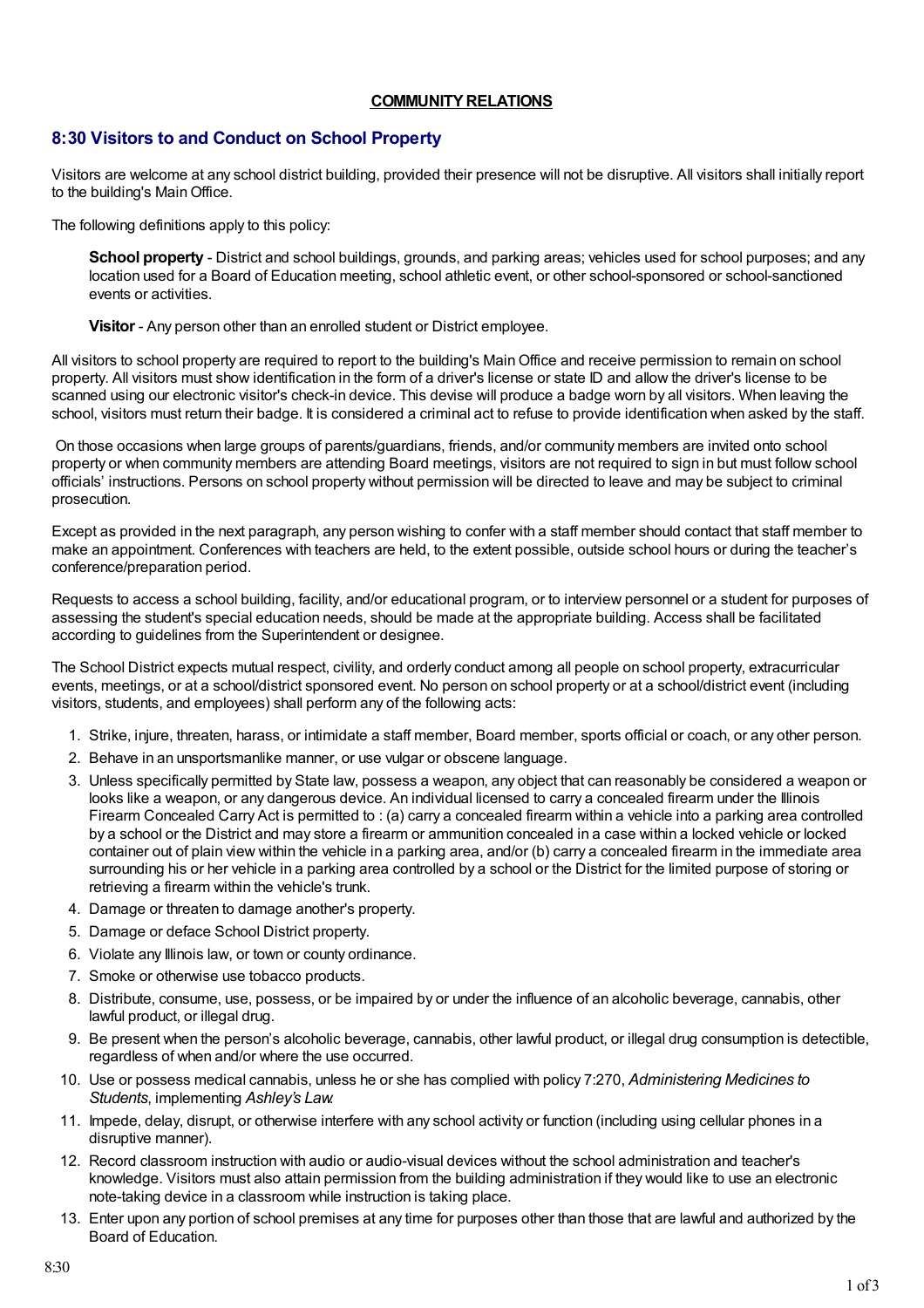- 14. Operate a motor vehicle: (a) in a risky manner, (b) in excess of the speed limit posted or (c) in violation of an authorized District employee's directive.
- 15. Engage in any risky behavior, including roller-blading, roller-skating, or skateboarding.
- 16. Engage in a physical altercation.
- 17. Failing to obey the directives of security, school resource officer, and/or police official on duty.
- 18. Violate other District policies or regulations, or a directive from an authorized security officer or District employee.
- 19. Engage in any conduct that interferes with, disrupts, or adversely affects the District or a School function.
- 20. Refuse and/or fail to wear an appropriate facial cover over the person's face and mouth while in any District facility unless excused by a medical provider or while eating or drinking.
- 21. Failing to maintain proper social distancing of a particular distance designated by the District.

#### Exclusive Bargaining Representative Agent

### **Please refer to the applicable collective bargaining agreement(s).**

#### **For employees whose collective bargaining agreement does not address this subject:**

Upon notifying the Building Principal's office, authorized agents of an exclusive bargaining representative will be provided reasonable access to employees in the bargaining unit they represent in accordance with State law. Such access shall be 8:30 - 3:00 and conducted in a manner that will not impede the normal operations of the District.

#### Convicted Child SexOffender

State law prohibits a child sex offender from being present on school property or loitering within 500 feet of school property when persons under the age of 18 are present, unless the offender meets either of the following two exceptions:

- 1. The offender is a parent/guardian of a student attending the school and has notified the Building Principal of his or her presence at the school for the purpose of: (i) attending a conference with school personnel to discuss the progress of his or her child academically or socially, (ii) participating in child review conferences in which evaluation and placement decisions may be made with respect to his or her child regarding special education services, or (iii) attending conferences to discuss other student issues concerning his or her child such as retention and promotion; or
- 2. The offender received permission to be present from the Board, Superintendent, or Superintendent's designee. If permission is granted, the Superintendent or Board President shall provide the details of the offender's upcoming visit to the Building Principal.

In all cases, the Superintendent, or designee who is a certified employee, shall supervise a child sex offender whenever the offender is in a child's vicinity.

#### **Enforcement**

Any staff member may request identification from any person on school grounds or in any school building; refusal to provide such information is a criminal act. The Building Principal or designee shall seek the immediate removal of any person who refuses to provide requested identification.

Any person who engages in conduct prohibited by this policy may be ejected from school property. The person is also subject to being denied admission to school events or meetings for up to one calendar year.

#### Procedures to Deny Future Admission to School Events or Meetings

Before any person may be denied admission to school events or meetings as provided in this policy, the person has a right to a hearing before the Board. The Superintendent may refuse the person admission pending such hearing. The Superintendent or designee must provide the person with a hearing notice, delivered or sent by certified mail with return receipt requested, at least 10 days before the Board hearing date. The hearing notice must contain:

- 1. The date, time, and place of the Board hearing,
- 2. A description of the prohibited conduct,
- 3. The proposed time period that admission to school events will be denied, and
- 4. Instructions on how to waive a hearing.

#### LEGAL REF.:

Nuding v. Cerro Gordo Community Unit School Dist., 313 Ill. App.3d 344 (4th Dist. 2000).

20 U.S.C. §7181 et seq., Pro-Children Act of 1994.